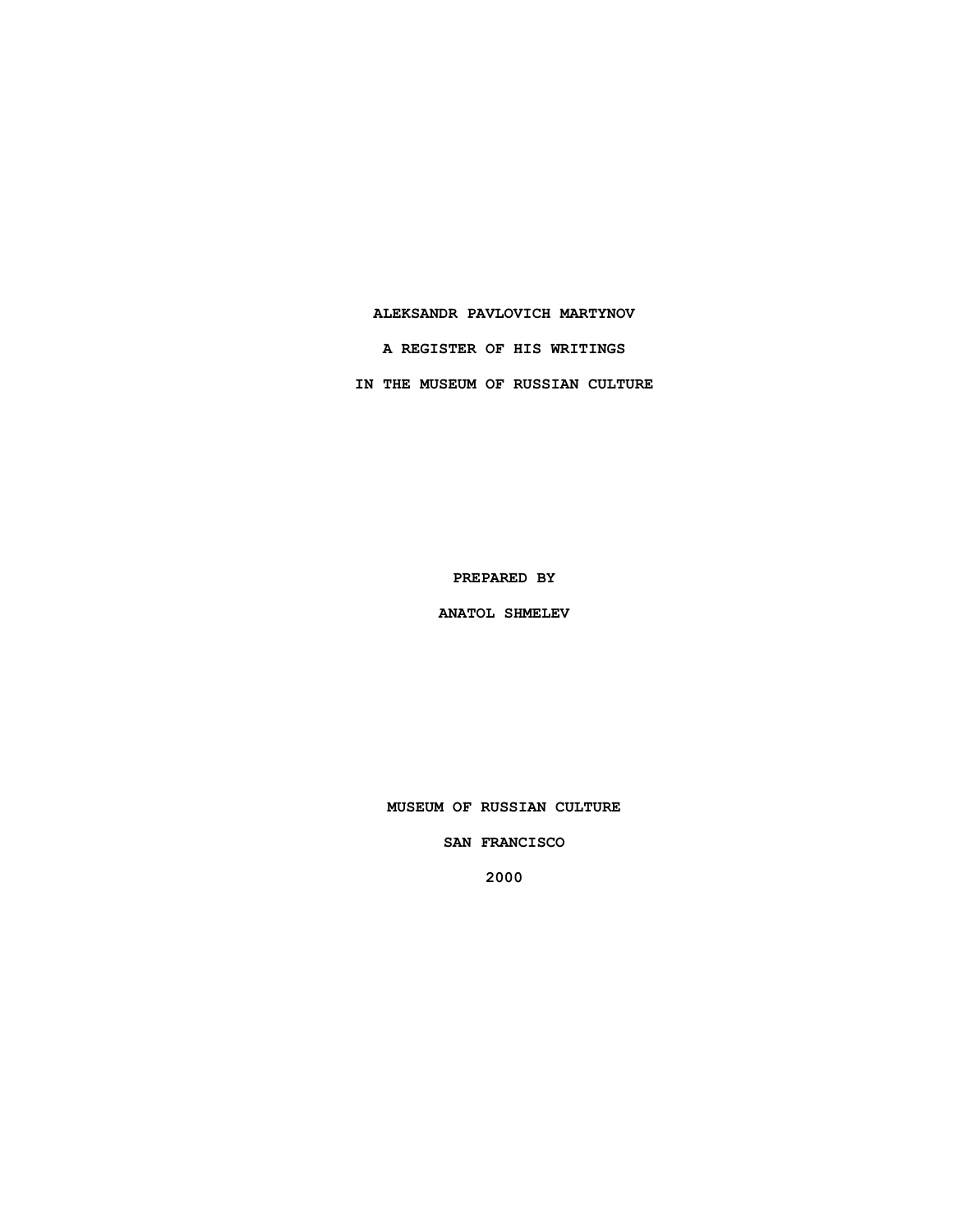## **SCOPE AND CONTENT NOTE**

### **ALEKSANDR PAVLOVICH MARTYNOV WRITINGS**

**This collection consists of the memoirs of Colonel A. P. Martynov (1875-1951) relating to his service in the Imperial secret service (Okhrana) from 1898 to 1917, and particularly his directorship of the Moscow office, 1912-1917.**

**Detailed processing and preservation microfilming for these materials were made possible by a generous grant from the National Endowment for the Humanities and by matching funds from the Hoover Institution and Museum of Russian Culture. The grant also provides depositing a microfilm copy in the Hoover Institution Archives. The original materials and copyright to them (with some exceptions) are the property of the Museum of Russian Culture, San Francisco. A transfer table indicating corresponding box and reel numbers is appended to this register.**

**The Hoover Institution assumes all responsibility for notifying users that they must comply with the copyright law of the United States (Title 17 United States Code) and Hoover Rules for the Use and Reproduction of Archival Materials.**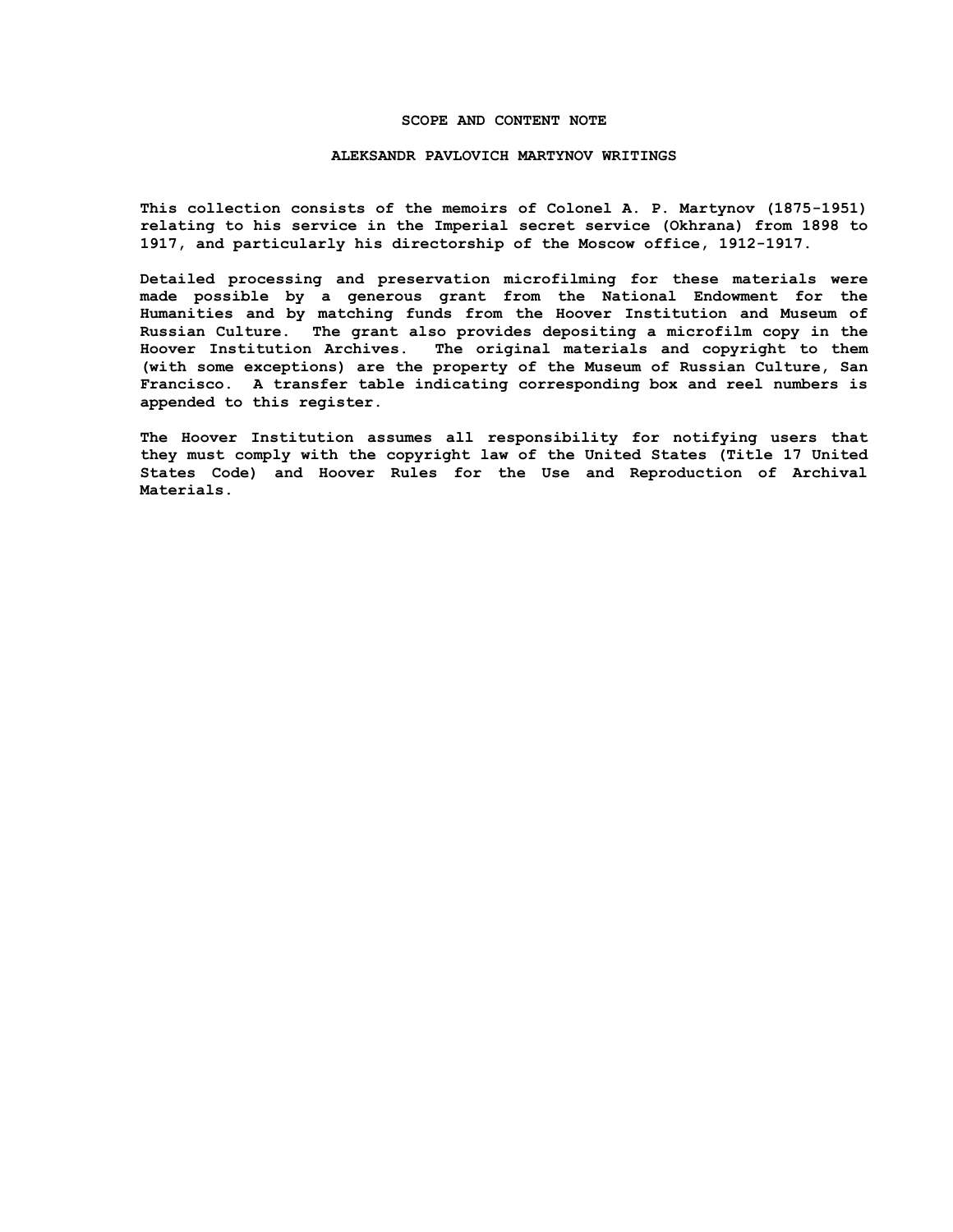## **REGISTER**

## **ALEKSANDR PAVLOVICH MARTYNOV WRITINGS**

## **SERIES DESCRIPTION:**

# **Box Nos Series**

**1 WRITINGS, 1938. Memoirs, entitled "Moia sluzhba v Otdiel'nom Korpusie zhandarmov (1898-1917 g.g.)"**